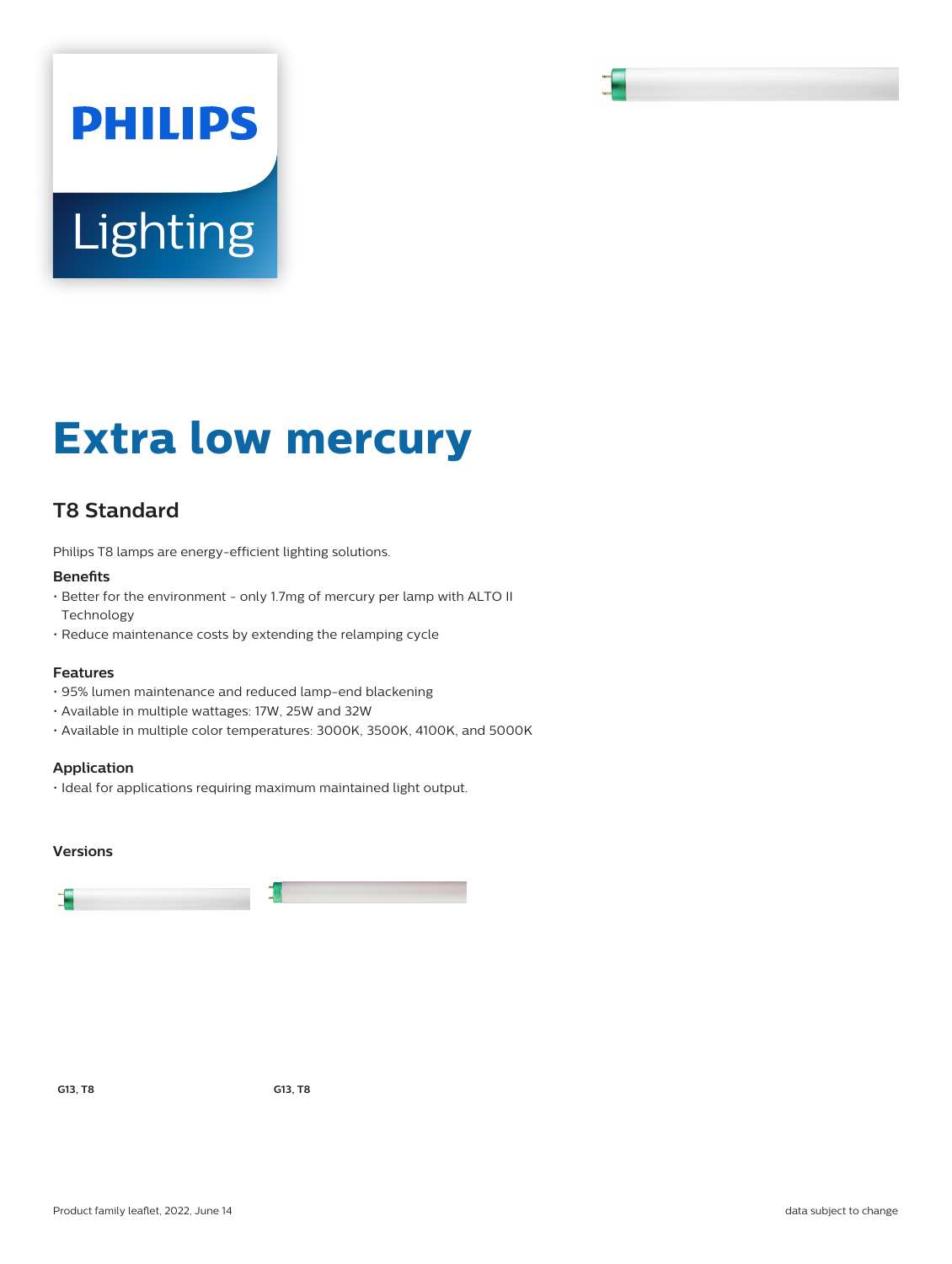### **Dimensional drawing**

| F17T8/TL835/ALTO 30PK<br>F17T8/TL841/ALTO 30PK<br>F17T8/TL850 ALTO 30PK<br>F25T8/TL835/ALTO 30PK<br>F25T8/TL841/ALTO 30PK | Product               |
|---------------------------------------------------------------------------------------------------------------------------|-----------------------|
|                                                                                                                           |                       |
|                                                                                                                           |                       |
|                                                                                                                           |                       |
|                                                                                                                           |                       |
|                                                                                                                           |                       |
|                                                                                                                           | F25T8/TL850 ALTO 30PK |



| <b>Approval and application</b> |                      |
|---------------------------------|----------------------|
| <b>Energy Saving Product</b>    | <b>Energy Saving</b> |
| Mercury (Hg) Content (Nom)      | 1.7 <sub>mg</sub>    |
|                                 |                      |
| <b>General information</b>      |                      |
| Cap-Base                        | G13                  |
| Life 12-Hr Instant Start [Hrs]  | 30000 h              |
| Life 12-Hr Programstart [Hrs]   | 36000h               |
| Life 3-Hr Instant Start [Hrs]   | 24000 h              |
| Life 3-Hr Program Start [Hrs]   | 30000 h              |
|                                 |                      |
| <b>Mechanical and housing</b>   |                      |
| <b>Bulb Shape</b>               | T <sub>8</sub>       |

### **Approval and application**

| Order Code | <b>Full Product Name</b> | Picogram Per Lumen Hour |
|------------|--------------------------|-------------------------|
| 281881     | F17T8/TL835/ALTO 30PK    | 54 pg/lm.h              |
| 281899     | F17T8/TL841/ALTO 30PK    | 54 pg/lm.h              |
| 281907     | F25T8/TL835/ALTO 30PK    | $35$ pg/lm.h            |
| 281915     | F25T8/TL841/ALTO 30PK    | $35$ pg/lm.h            |
| 280925     | F25T8/TL850 ALTO 30PK    | $36$ pg/lm.h            |
| 280909     | F17T8/TL850 ALTO 30PK    | 54 pg/lm.h              |

### **Operating and electrical**

| Order Code | <b>Full Product Name</b> | Power (Nom) | Order Code | <b>Full Product Name</b> | Power (Nom) |
|------------|--------------------------|-------------|------------|--------------------------|-------------|
| 281881     | F17T8/TL835/ALTO 30PK    | 17 W        | 281915     | F25T8/TL841/ALTO 30PK    | 25 W        |
| 281899     | F17T8/TL841/ALTO 30PK    | 17 W        | 280925     | F25T8/TL850 ALTO 30PK    | 25 W        |
| 281907     | F25T8/TL835/ALTO 30PK    | 25 W        | 280909     | F17T8/TL850 ALTO 30PK    | 17 W        |

## **Light technical (1/2)**

|        |                     |              |                    | <b>Correlated Color</b> | Color       |
|--------|---------------------|--------------|--------------------|-------------------------|-------------|
| Order  | <b>Full Product</b> | Color        | Color              | <b>Temperature</b>      | Rendering   |
| Code   | <b>Name</b>         | Code         | <b>Designation</b> | (Nom)                   | Index (Nom) |
| 281881 | F17T8/TL835/        | TL835        | TL835              | 3500 K                  | 85          |
|        | ALTO 30PK           |              |                    |                         |             |
| 281899 | F17T8/TL841/        | TL841        | TL841              | 4100 K                  | 85          |
|        | ALTO 30PK           |              |                    |                         |             |
| 281907 | F25T8/TL835/        | <b>TL835</b> | TL835              | 3500 K                  | 85          |
|        | ALTO 30PK           |              |                    |                         |             |
|        |                     |              |                    |                         |             |

|        |                     |        |                    | <b>Correlated Color</b> | Color       |
|--------|---------------------|--------|--------------------|-------------------------|-------------|
| Order  | <b>Full Product</b> | Color  | Color              | Temperature             | Rendering   |
| Code   | <b>Name</b>         | Code   | <b>Designation</b> | (Nom)                   | Index (Nom) |
| 281915 | F25T8/TL841/        | TI 841 | TL841              | 4100 K                  | 85          |
|        | ALTO 30PK           |        |                    |                         |             |
| 280925 | F25T8/TL850         | TL850  | TL850              | 5000 K                  | 82          |
|        | ALTO 30PK           |        |                    |                         |             |
| 280909 | F17T8/TL850         | TL850  | TL850              | 5000 K                  | 82          |
|        | ALTO 30PK           |        |                    |                         |             |

### **Light technical (2/2)**

|        | Order Code Full Product Name  | Design Mean Lumens Luminous Flux (Nom) |
|--------|-------------------------------|----------------------------------------|
| 281881 | F17T8/TL835/ALTO 30PK 1310 lm | 1375 lm                                |
| 281899 | F17T8/TL841/ALTO 30PK 1310 lm | 1375 lm                                |

|        | Order Code Full Product Name  | Design Mean Lumens Luminous Flux (Nom) |         |
|--------|-------------------------------|----------------------------------------|---------|
| 281907 | F25T8/TL835/ALTO 30PK 2045 lm |                                        | 2150 lm |
| 281915 | F25T8/TL841/ALTO 30PK 2045 lm |                                        | 2150 lm |